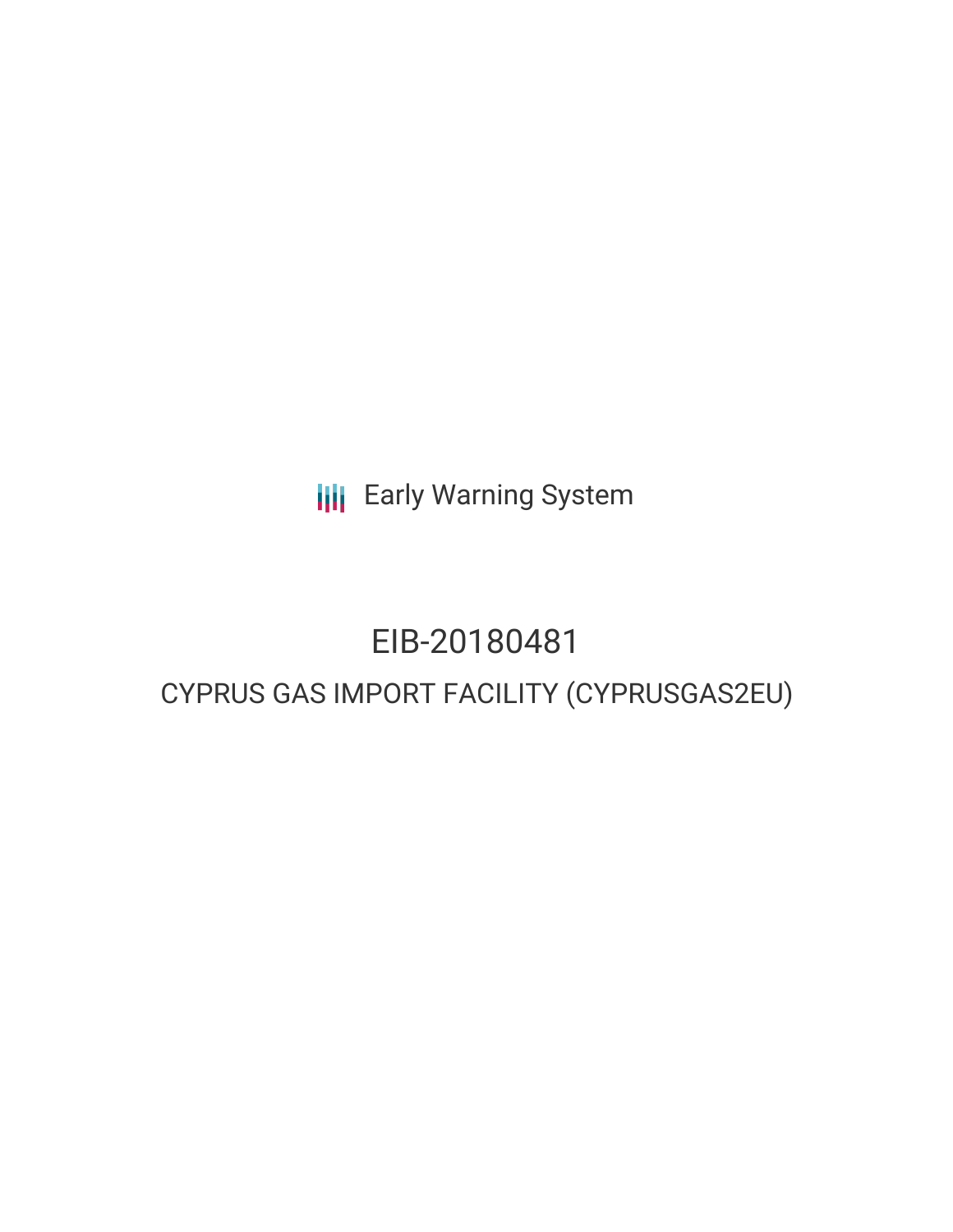

#### **Quick Facts**

| <b>Countries</b>               | Cyprus                         |
|--------------------------------|--------------------------------|
| <b>Financial Institutions</b>  | European Investment Bank (EIB) |
| <b>Status</b>                  | Approved                       |
| <b>Bank Risk Rating</b>        | U                              |
| <b>Borrower</b>                | NATURAL GAS PUBLIC COMPANY LTD |
| <b>Sectors</b>                 | Energy                         |
| <b>Investment Type(s)</b>      | Loan                           |
| <b>Investment Amount (USD)</b> | $$169.32$ million              |
| <b>Loan Amount (USD)</b>       | \$169.32 million               |
| <b>Project Cost (USD)</b>      | \$352.19 million               |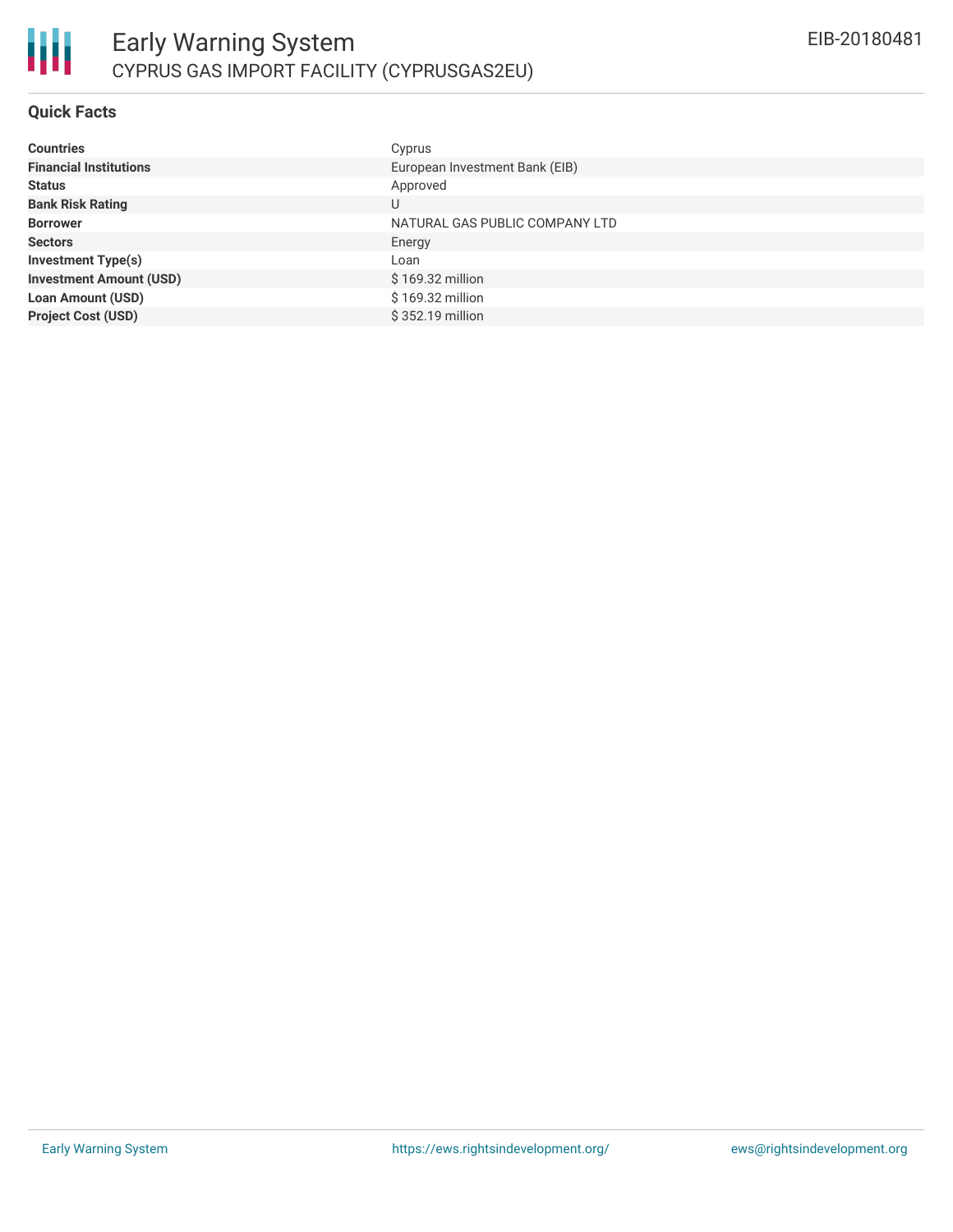



## **Project Description**

According to EIB website, the project will finance the construction of Liquefied Natural Gas import, regasification, storage and pipeline infrastructure. It intends to introduce natural gas to Cyprus. The project is a critical component of the country's energy strategy in line with the EU regulations. It will introduce for the first time natural gas with a view to enable the country to enhance its energy security, reduce cost of energy, whilst at the same time meeting its energy mix objectives and reduce CO2 and other air pollutant emissions.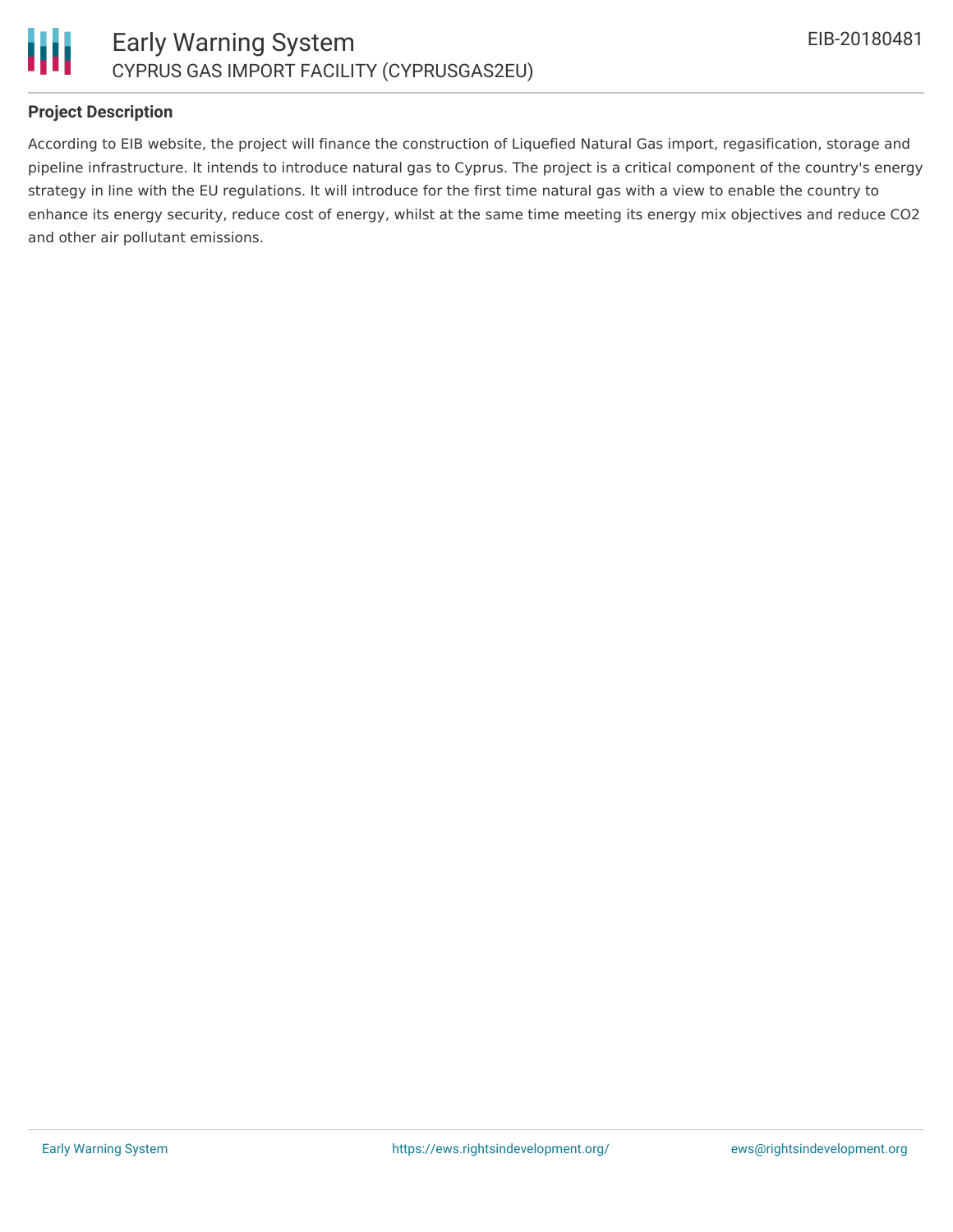

## **Investment Description**

European Investment Bank (EIB)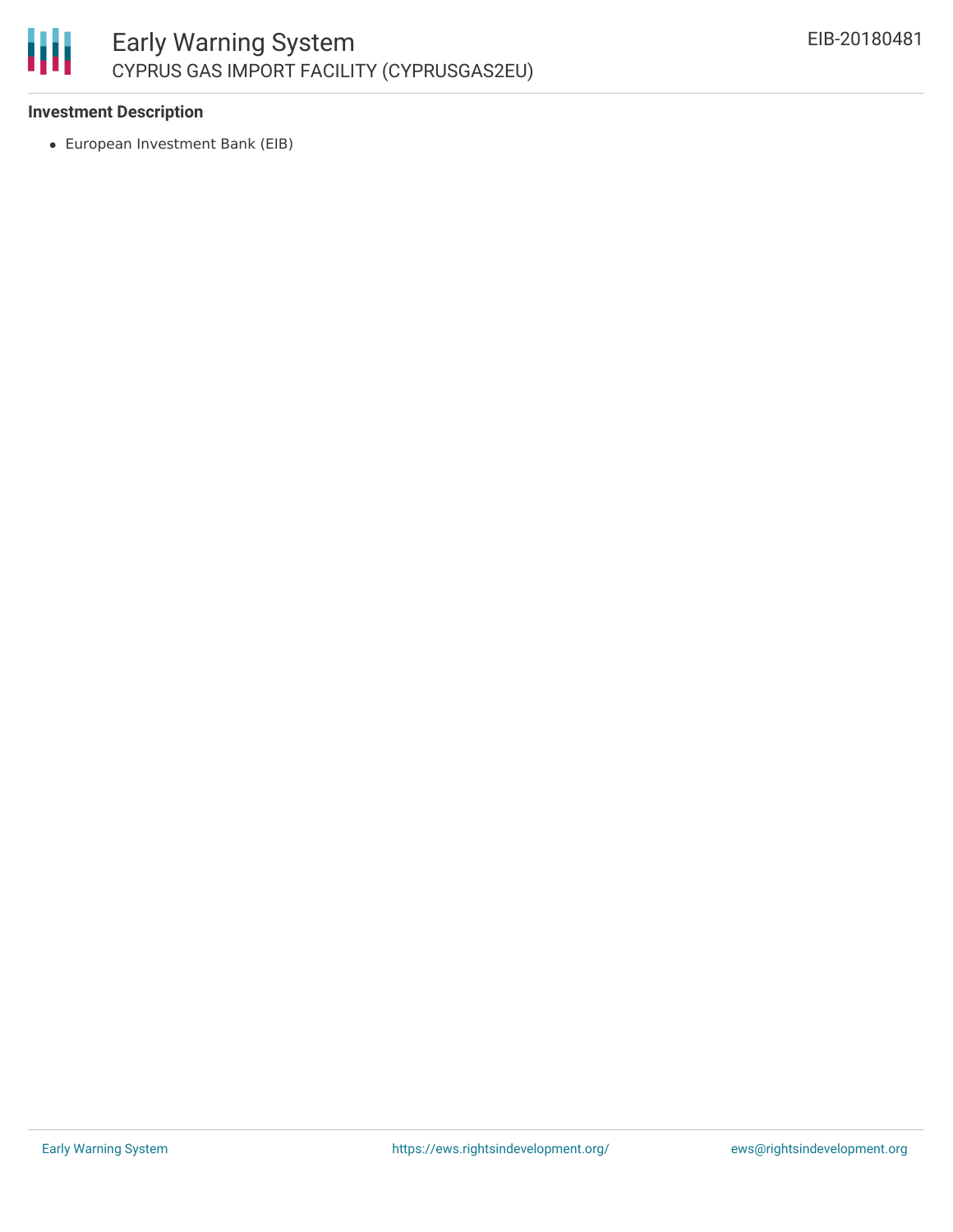#### **Contact Information**

No contact information provided at the time of disclosure.

#### **ACCOUNTABILITY MECHANISM OF EIB**

The EIB Complaints Mechanism is designed to facilitate and handle complaints against the EIB by individuals, organizations or corporations affected by EIB activities. When exercising the right to lodge a complaint against the EIB, any member of the public has access to a two-tier procedure, one internal - the Complaints Mechanism Office - and one external - the European Ombudsman. A complaint can be lodged via a written communication addressed to the Secretary General of the EIB, via email to the dedicated email address complaints@eib.org, by completing the online complaint form available at the following address: http://www.eib.org/complaints/form, via fax or delivered directly to the EIB Complaints Mechanism Division, any EIB local representation office or any EIB staff. For further details, check:

http://www.eib.org/attachments/strategies/complaints\_mechanism\_policy\_en.pdf

When dissatisfied with a complaint to the EIB Complaints Mechanism, citizens can then turn towards the European Ombudsman. A memorandum of Understanding has been signed between the EIB and the European Ombudsman establishes that citizens (even outside of the EU if the Ombudsman finds their complaint justified) can turn towards the Ombudsman on issues related to 'maladministration' by the EIB. Note that before going to the Ombudsman, an attempt must be made to resolve the case by contacting the EIB. In addition, the complaint must be made within two years of the date when the facts on which your complaint is based became known to you. You can write to the Ombudsman in any of the languages of the European Union. Additional details, including filing requirements and complaint forms, are available at: http://www.ombudsman.europa.eu/atyourservice/interactiveguide.faces